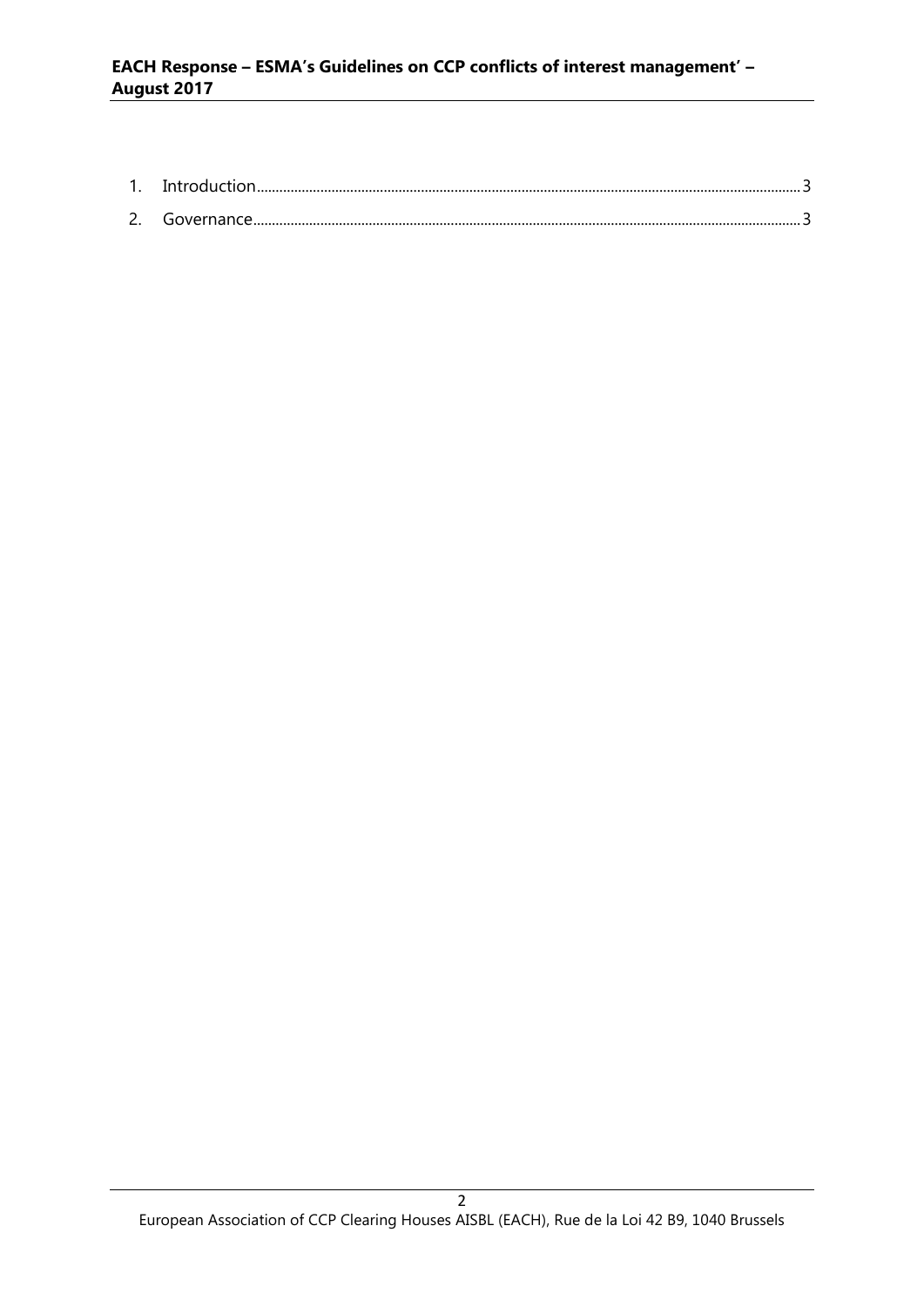# <span id="page-2-0"></span>1. Introduction

The European Association of CCP Clearing Houses (EACH) has represented the interests of Central Counterparties Clearing Houses (CCPs) in Europe since 1992. EACH currently has 20 members from 15 different European countries and is registered in the European Union Transparency Register with number 36897011311-96.

EACH welcomes the opportunity to respond to this ESMA consultation paper on 'ESMA's Guidelines on CCP conflicts of interest management'.

# <span id="page-2-1"></span>2. Governance

# **Q1: Do you agree with the definition and with the scope here above described?**

EACH agrees with the definition and scope of conflicts of interest to the extent that they are affecting the interests of the CCP and therefore are manageable by the CCP. We note that these are guidelines on Level 1 measures issued under ESMA's general clarificatory powers, rather than specifically-empowered Level 2 or 3 guidelines. As such, the scope of application of these guidelines should be carefully and restrictively defined. In particular, conflicts **of interest that do not affect interests of the CCP should be excluded from the scope**.

In particular, the proposed guidelines include as a potential source of conflicts of interest the **relationship between clearing members, clients or between a clearing member and a client**, which should be considered by the CCP. We have **strong concerns about the requirement to address/consider potential conflicts of interest between these parties** in the CCPs conflicts of interest management, in particular as a CCP would not necessarily be aware of the identity of the clients of its clearing members. A CCP cannot therefore be aware of all conflicting interests within its customer base and, more importantly, has no legal basis for managing conflicts of interest within the customer base and/or enforcing mitigating measures at that level.

Clearing members and clients should retain responsibility to identify and manage their own conflicts of interests with other clearing members or clients. Therefore we request that **this requirement be deleted from paragraph 19.**

We appreciate that potential or real conflicts of interest can continue to have effects after the conflict ceased and understand that this should be taken into account when assessing the potential or real conflict of interest, as mentioned in paragraph 20.

However, we would be reluctant to pre-define a length of time during which potential conflicts of interest are presumed to continue to have effects after the conflict ceased. Each conflict of interest situation is different and unique. We would suggest clarifying in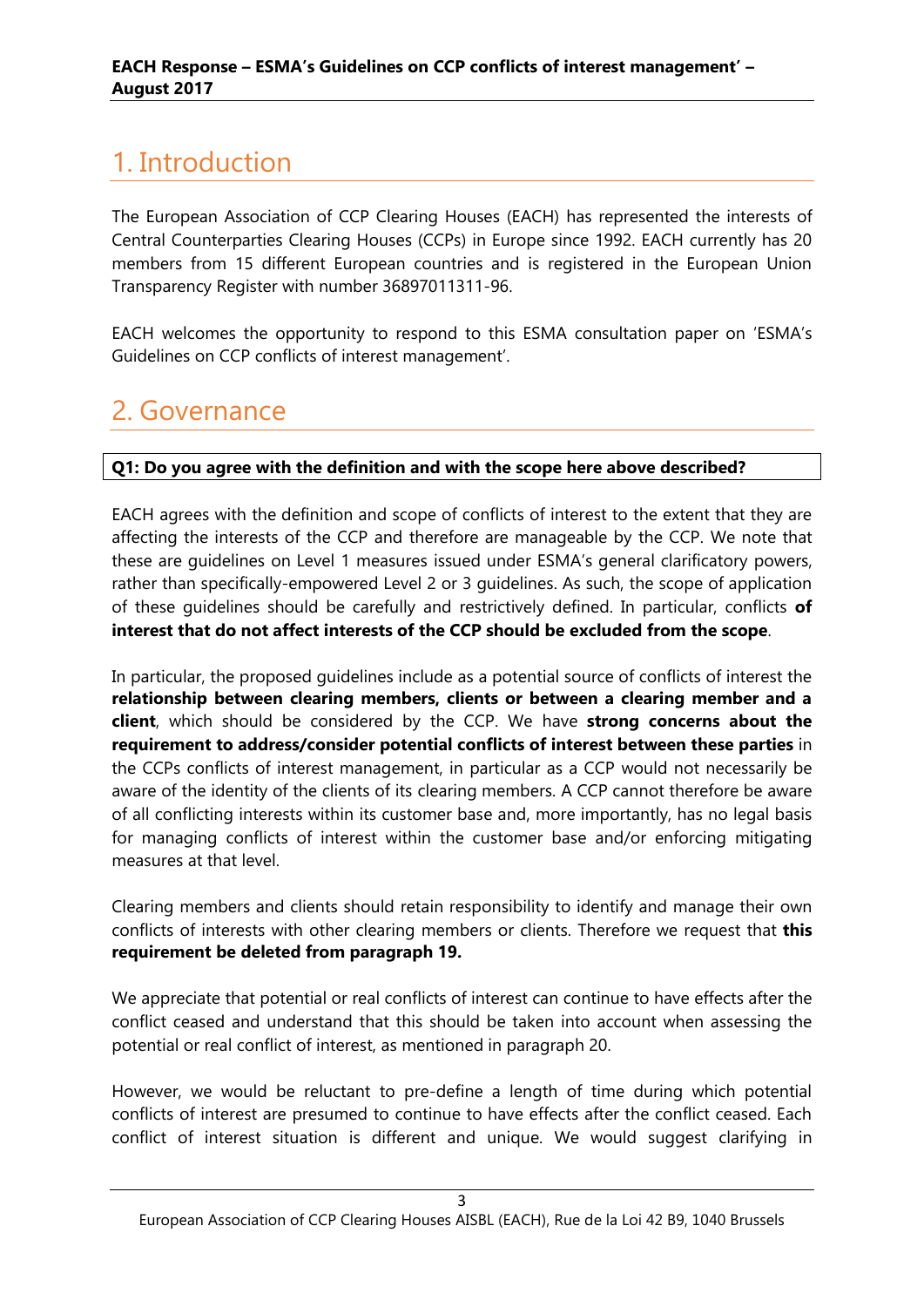paragraph 20 that such time period should only be determined in cases where a conflict of interest is actually occurring, and only in cases where this is relevant.

EACH has also strong concerns that the definition of 'relevant persons' for a CCP in the proposed guidelines is too extensive. In particular, the proposed guidelines include in the definition of a relevant person *'staff and close family relationships as [...] relatives by blood* or marriage up to the second degree,  $[...]$ , which should be considered by the CCP. By contrast, the requirements of Directive 2014/65 on markets in financial instruments and amending Directive 2002/92/EC and Directive 2011/61/EU MiFID II), for example, are less restrictive. It appears also that the term 'relevant person' in Art 33 Commission Delegated Regulation 2017/565 concerning conflicts of interest potentially detrimental to a client is covering only family relationship up to the first degree. Therefore, we would propose to **replace in Article 12 the part of the definition of a relevant person by 'staff and close family relationships as […] relatives by blood or marriage up to the first degree, […]'**.

Moreover, the definition of 'staff' should be aligned with Regulation (EU) No 648/2012 on OTC derivatives, central counterparties and trade repositories (EMI'), distinguishing between 'board', 'senior management', 'chief officers' and 'employees'.

**Q2: Do you think that the CCPs should implement such organisational arrangements to avoid an inappropriate use of confidential information?**

Article 23 requires that a specific confidentiality agreement be signed by staff members and clearing members involved in the CCP's risk committee and in the default management groups.

We agree that CCPs should have appropriate arrangements in place to safeguard confidential information from inappropriate use, and that there should be strict confidentiality obligations for these parties. The CCP should also ensure that these confidentiality obligations are known by and apply to all involved parties.

However, we think that the guidelines should allow a **more flexible approach** to fulfil this objective. Flexbility is required to account for the different sizes and set ups of the various CCPs. The choice of the approach for implementing these arrangements should be left to the respective CCP.

**In general, a CCP already has existing provisions covering all relevant confidentiality obligations.** For instance, a committee's terms of reference or the CCP's employment contracts may already include sufficient confidentiality provisions. In that case, **we do not see the need to sign additional (specific) confidentiality agreements,** as it would not add any additional benefits, and it would be duplicative and unnecessary burdens for compliance staff, and could create confusion in the cases where a person obtains confidential information but (wrongly) assumes that the confidentiality requirements do not apply to him because he has not (yet) been asked to sign a confidentiality agreement.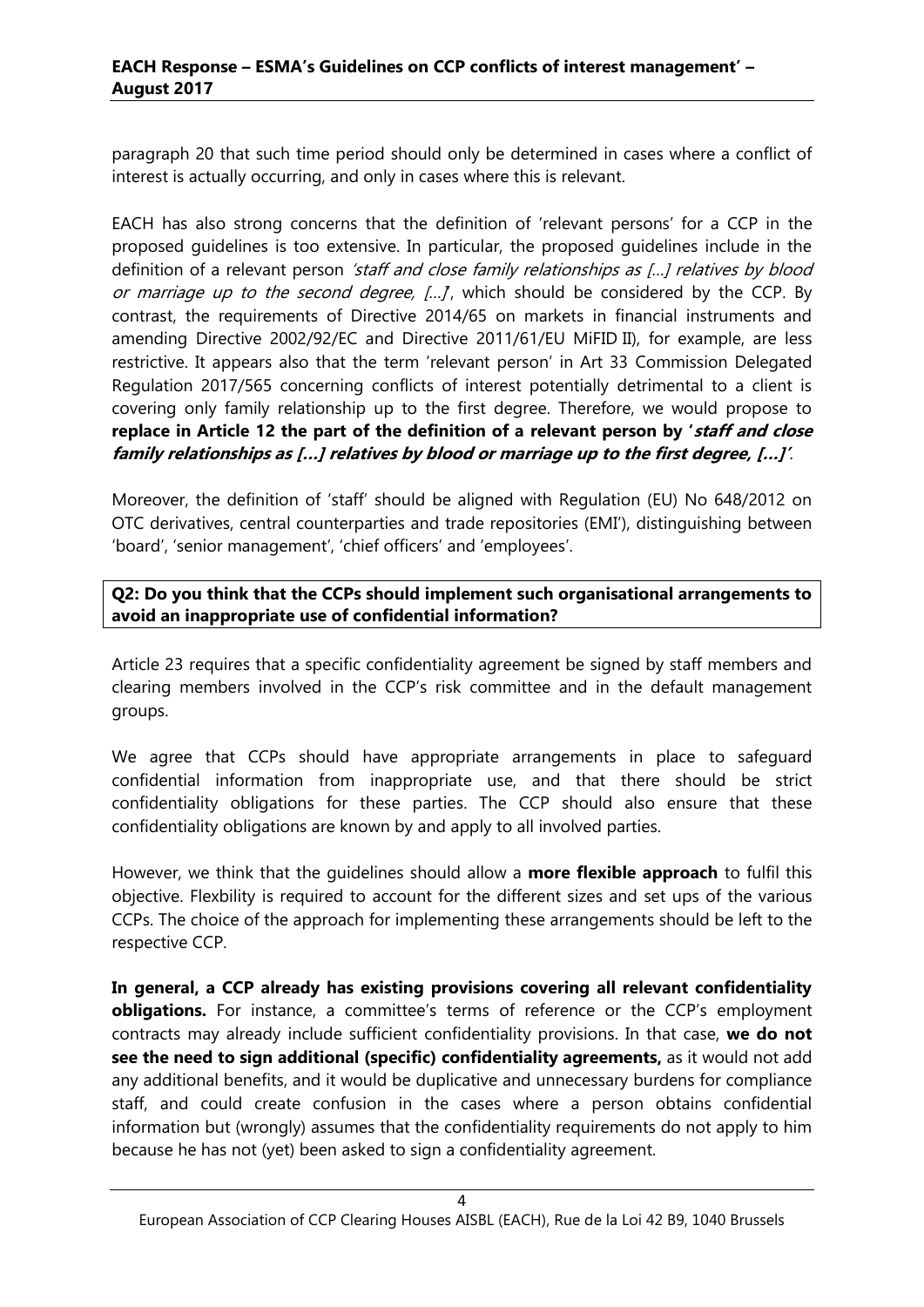The requirement under paragraph 23 to sign specific confidentiality agreements should only be considered in the cases where no other confidentiality arrangements are in place. We suggest amending the guidelines to allow for this more flexible approach.

# **Q3: Do you consider that the proposed rules of conduct as appropriate to limit the risks of conflicts of interest?**

We consider the proposed rules of conduct to be generally appropriate, but suggest considering existing requirements.

# **Limitation of number of contacts or mandates for board members and executive directors**

Regarding the limitation of the number of contracts or mandates **board members and executive directors** may have, **we would suggest clarifying the rules by including specific limitations.** 

**EACH recommends that the limitation remains proportionate.** It is in the interest of a CCP to have board members that allow representation on a group board level or in other subsidiaries, taking rules of conduct into account. As CCPs are often part of a bigger corporate group, group mandates are common and have proven to work effectively, including with possible conflicts of interest being appropriately managed. A very strict and quantitative limitation would impair the ability of a CCP to attract highly-qualified and experienced managers and board members from group level. This could be problematic, taking into account that some CCPs are active in niche markets where specific expertise and deep knowledge is highly necessary. In addition, there may be instances where a representation at the level of the group board is helpful for steering a service provider. In the event of a possible conflict of interest, the respective board member or employee would be excluded or refused from negotiations or decision-making or voting processes in accordance with accepted market practices and general conflicts of interests laws.

EACH would also suggest to reproduce MIFiD II approach which sets at Article 45 paragraph 2: 'Executive or non-executive directorships held within the same group or undertakings where the market operator owns a qualifying holding shall be considered to be one single directorship'.

# **External auditors**

Potential conflicts of interests with **external auditors** are **already sufficiently covered by requirements in Regulation (EU) No 537/2014** and additional national law measures. These requirements specify certain activities that are prohibited in situations where they would conflict with their activities as the external auditor of a firm. In order to prevent misinterpretations of the term 'external audits having a link with or receiving benefit from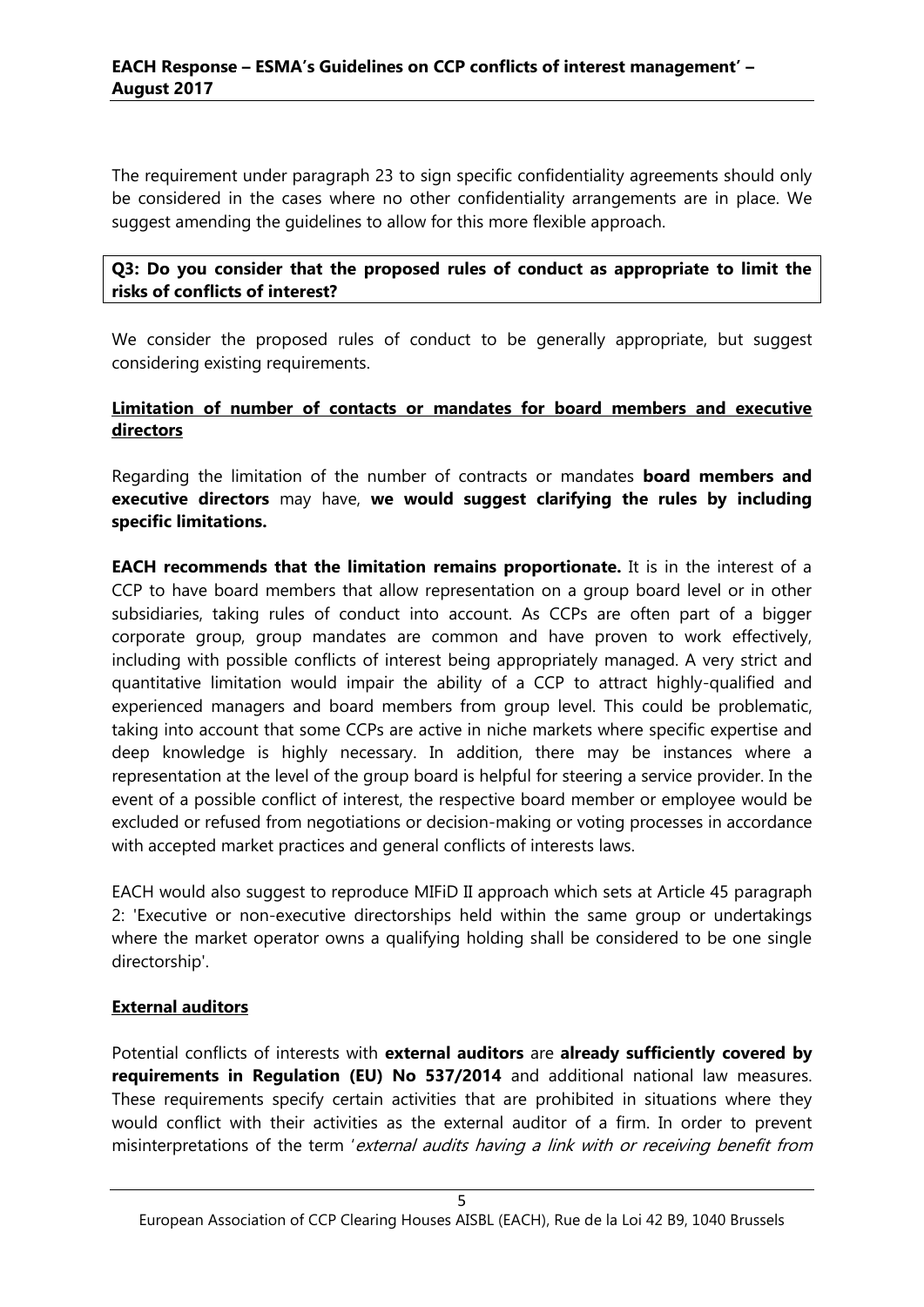the CCP' we would suggest adding a reference to the existing rules or deleting this specific requirement.

# **Disclosure of personal interests of staff and its close family relationship**

As already stated in point Q1, EACH has strong concerns if the disclosure of every relative up to the second degree by every staff member is proportionate, reasonable and feasible. From our point of view, this requirement seems not workable in practice.

EACH also considers that the term 'personal interests' is too imprecise. It makes a great difference whether, for example, a staff member has the pure (private) interest in the financial market or the active participation in an association having connections to the financial sector. While the former does not necessarily imply a potential conflict of interest, the latter does. For this reason, **we would recommend replacing the term 'personal interests' by 'paid or unpaid secondary employment or association membership' or completely delete this requirement from Article 26**.

#### **Q4: Do you believe that the CCPs should apply such rules concerning the gifts?**

EACH supports the requirements for CCPs policy to contain clear rules concerning the acceptance of gifts. However, we believe that the reference to the notions of 'threshold' and 'value' may be too prescriptive, and that it may be more appropriate to require CCPs to set up a 'framework' for the acceptance of gifts, which would allow to cover a broader range of acceptability criteria.

# **Q5: Are you in favour that CCPs should adopt the above clear rules on the ownership of the financial instruments?**

We welcome the approach to define clear rules on the ownership of the financial instruments.

Nevertheless, these rules should firstly focus on specific dangers of conflicts of interest and secondly respect the right towards data protection. We would therefore suggest a less prescriptive approach, based on risk assessment and focusing on dealing rather than ownership of financial instruments. This especially affects the rules regarding the **preapproval process** and the **portfolio disclosures**.

#### **Pre-approval process**

A CCP should be able to determine on a risk based approach, for which department or staff a pre-approval request for specific financial instruments appears necessary. This means that only areas with a potential vulnerability for these kinds of conflicts should be considered in the approach. For most employees, there are no specific threats of conflicts of interest arising based on their ownership of financial instruments (CCPs are active in a post trade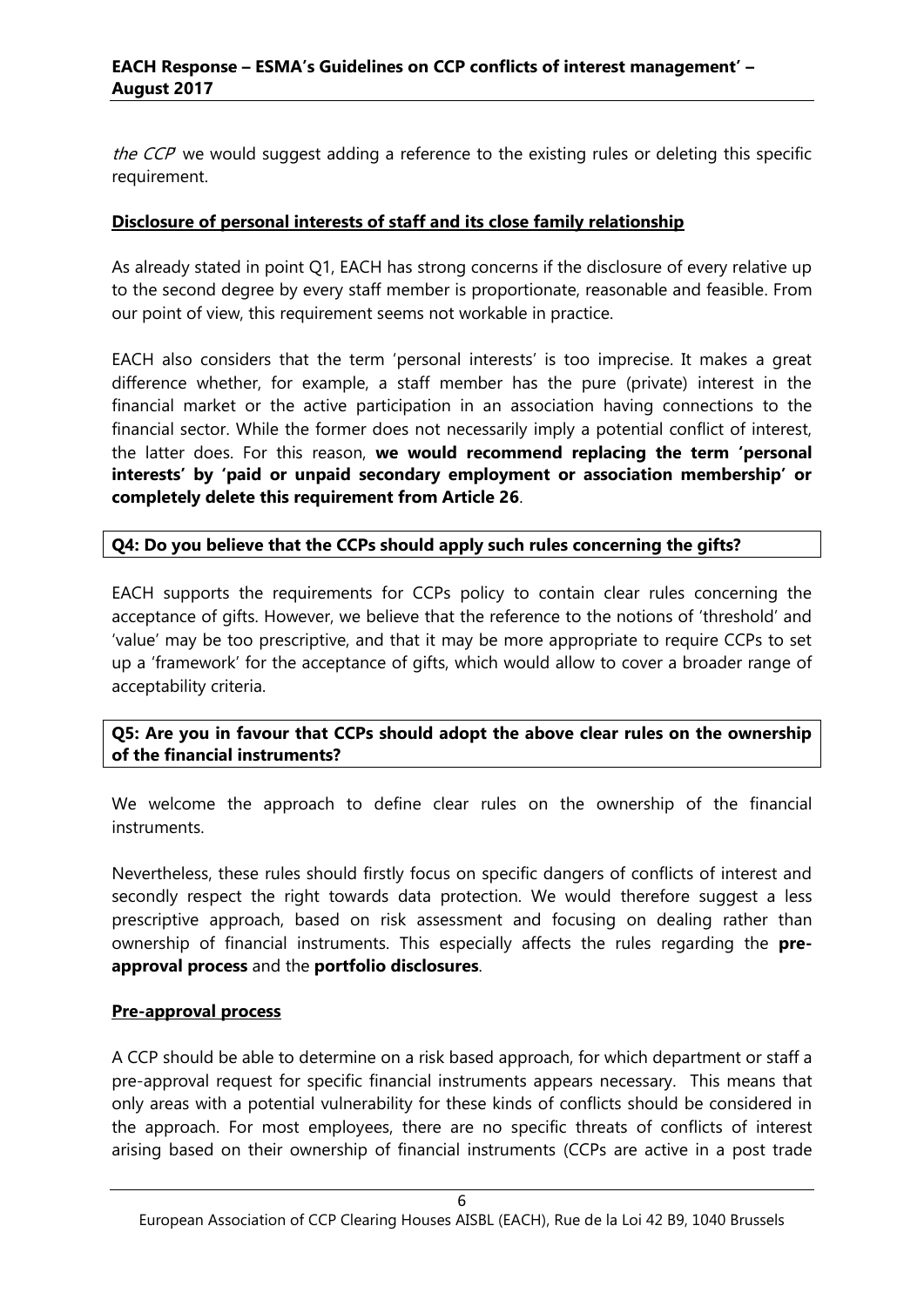environment and we see limited room for potential conflicts of interest or insider trading). Furthermore, restrictions for specific financial instruments in certain situations (e.g. during an ongoing acquisition) are more effective and efficient than a pre-approval process. In addition, a pre-approval process will require the compliance officer to respond in a timely manner to the staff member concerned, in order to limit the chances of any negative impact due to the increase in the time to market. This will be very burdensome for CCPs, especially those that are not part of a larger group and which may not have the required resources. Thus, **the pre-approval process should only be one option rather than a mandatory approach.**

We would like also to highlight that the need for a pre-approval when performing any outside activity is more linked to the CCPs labour policies than to the management of conflicts of interest. Therefore, the need for a pre-approval should be left to the decision of the CCPs.

# **Portofolio disclosure**

A disclosure of the financial instruments portfolio for staff is a strong intrusion into their privacy and should be considered with great care. In our experience, only selected persons or groups face risks for potential conflicts of interest based on their portfolio. **Thus, a portfolio disclosure requirement for all staff members appears not proportionate.** Furthermore, Article 26 already requires to disclose all (potential) conflicts of interest and thus already allows the CCP to take measures to avoid situations where a conflict of interests might arise. In addition, the detection of actual conflicts of interest can be reached through a transaction based monitoring process.

In our opinion, it is more important to ensure that all staff members are aware of potential areas that could lead to a conflict of interest. Therefore, we would recommend **excluding the portfolio disclosure requirement from Article 31 or allowing the CCP to limit the disclosure to specific financial instruments, specific persons or determined thresholds** of financial instruments on a risk based approach. In particular, we believe that the request of disclosure the portfolio at the hiring of a staff member and its annually updated seems disproportionate, and may be overly burdensome both for the staff members and the CCP.

Moreover, we disagree to set up rules to limit or monitor staff investments concerning entities, which are not controlled or even known by the CCP; such as clients or financial institutions (see Article 30).

# **Q6: Do you consider that the CPP staff should be trained on the applicable law and policies concerning the conflicts of interest as above described?**

We think that CCP staff should be properly informed of the applicable rules and the relevant procedures in relation to conflicts of interests. Furthermore, CCP staff should acknowledge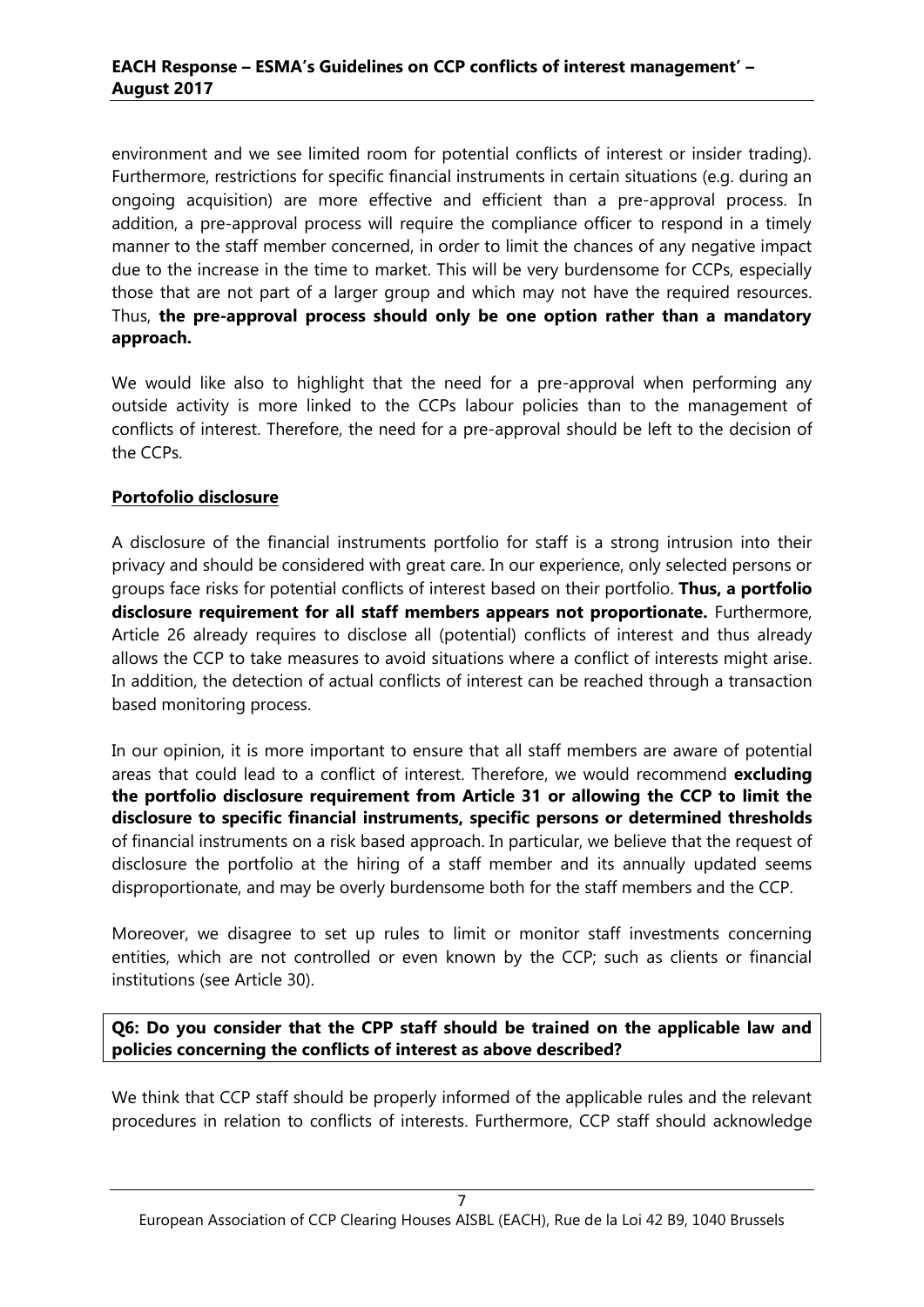# **EACH Response – ESMA's Guidelines on CCP conflicts of interest management' – August 2017**

they are aware of these rules and procedures. CCPs should retain the ability to determine how CCP staff is informed and trained.

#### **Q7: Do you agree on the above-proposed rules?**

We would suggest a more comprehensive approach. In its responsibilities to oversee the compliance function, the CCP's board should monitor the effectiveness, rather than the efficiency, of the CCP's arrangements to prevent and manage the conflicts of interest. The efficiency of the mechanisms introduced to prevent and manage conflicts of interest could be one of several indicators used to assess the effectiveness of the process, but should not be the only aspect under consideration.

**Q8: Do you agree on the above specific organisational arrangements a CCP pertaining to a group should adopt to avoid and mitigate the risk of conflicts of interest?**

We agree with most of the organisational arrangements relating to a CCP itself, but we firmly disagree with the rules affecting entities which are not controlled by the CCP.

#### **CCP representation at board of parent company**

In order to avoid duplicative or potentially conflicting requirements, we would recommend to **appropriately consider the governance models mandated under the national company law in Europe, and ensure that the provisions in the guidelines are compatible with the legal framework in the various member states**. This affects in particular the requirements outlined in Articles 39 and 40. For example, the requirement that a CCP should be well-represented and in a **balanced manner at the level of board of the parent company, conflicts with the German Stock Corporation Act (AktG). The AktG determines that only the Supervisory Board of a company can appoint the Executive Board.** Therefore, a subsidiary has no legal basis to influence decisions regarding the board of the parent company. This also applies for the rules outlined in Article 40. A subsidiary cannot influence the definition of roles for the board of the parent company or other companies it does not control. **We suggest limiting requirements for organisational arrangements to the level of the CCP itself.**

# **Proposed counterbalancing of board members**

We fully share ESMA's objective to guarantee the CCP independence. In accordance with article 27.2 of EMIR, at least one third, but no less than two, of the members of the CCP's board shall be independent. We support this requirement which is appropriately calibrated to ensure a balance of interests. However, we have strong concerns with regard to additional requirements to counterbalance group members at the level of the CCP board or the supervisory board. In light of the limited availability of people with appropriate skills and experience, it may become increasingly difficult for CCPs to find appropriate additional board members, in particular for CCPs active in niche markets.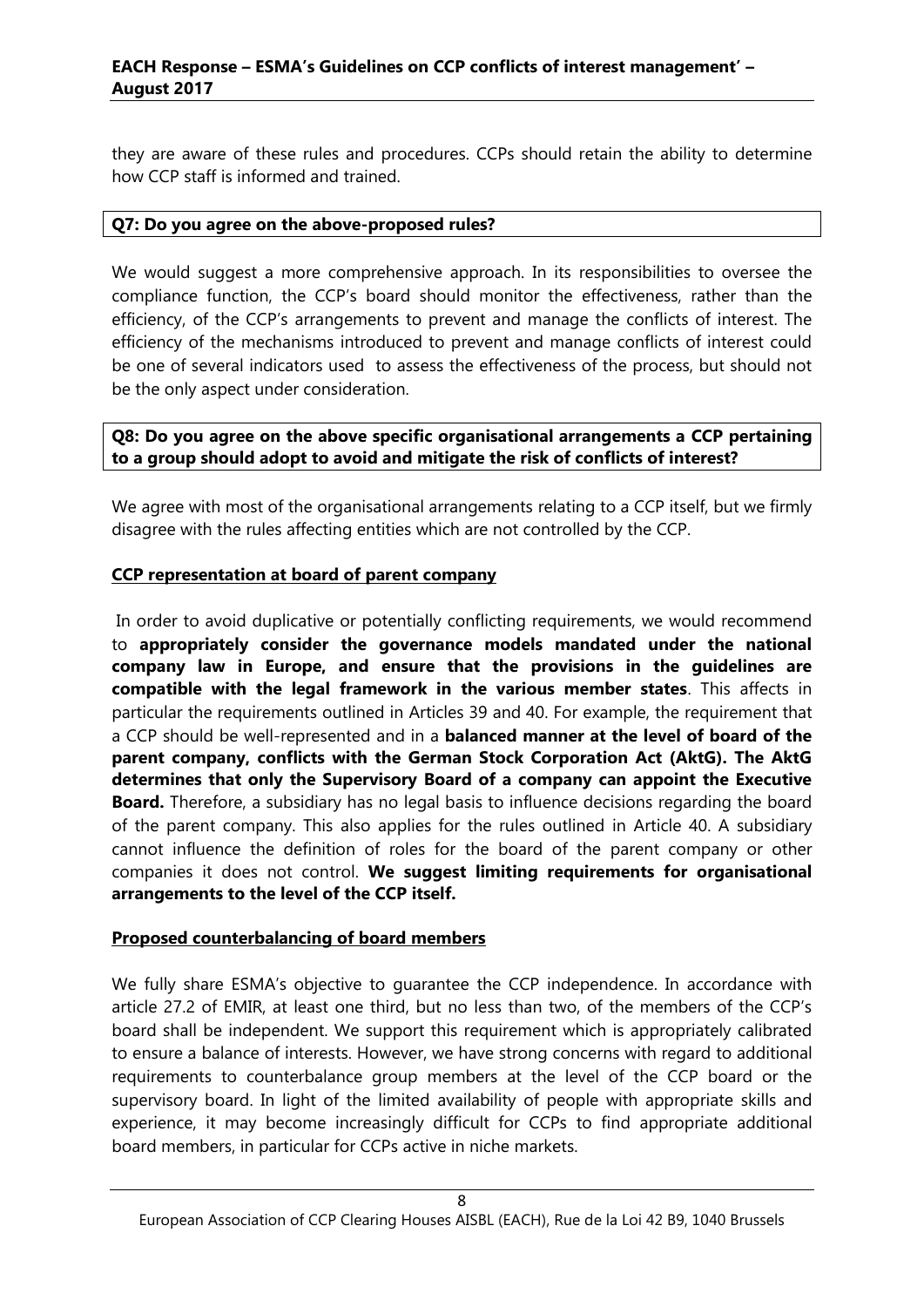We believe that Articles 46, 47 and 48 address several labour issues that should not be included in this paper, such as wages, bonuses or recruitment processes.

#### **Proposed penalties in outsourcing arrangements**

**EACH recommends excluding the requirement to define penalties for outsourcing agreements within the same group as outlined in Article 49**. Fixed penalties could weaken the environment for the prevention of conflicts of interest through additional pressure. The need to fulfil outsourcing agreements is sufficiently covered by existing determined reporting requirements, along with appropriate escalation and enforcement mechanisms.

#### **Q9: Do you think that the above-described procedure is appropriate to investigate, to solve, to monitor and to record the conflicts of interest?**

We believe this is a too prescriptive list of requirements. EACH fully shares the view that CCPs should have appropriate policies and procedures to manage, monitor and administer potential and actual conflicts of interest. However, these should be defined depending on the size of the CCP involved.

Concerning paragraph 52, as it will not be required to evidence any potential conflicts of interest, we think it would be prudent to include that the Chief Compliance Officer shall investigate where there are reasonable grounds to do so (to prevent frivolous/false claims).

We would like also to have further clarification of the following terms:

- Referring to paragraph 55, the term 'sufficient independence' in the context of the decision making process is not specified. In general, we would consider all persons not directly involved in the conflict of interest as sufficiently independent. Therefore, we would suggest to clarify the term 'sufficient independence' in that manner. Further, it should be complemented that in case of doubt, a joint decision by different persons or bodies may be considered necessary to reach an objective decision making process for the conflict of interest.
- Referring to paragraph 56, it should be made clear that not all of the listed measures to remedy probable or existing conflicts of interest are mandatory. The measures taken should be based on a risk based approach.
- Referring to paragraph 59, the term 'material breaches' should be specified to reach a consistent approach for the reporting requirements to the competent authority. Furthermore, the described timeline to report material breaches to the national competent authority should only start after the breach has been recognised and analysed to a reasonable extend.